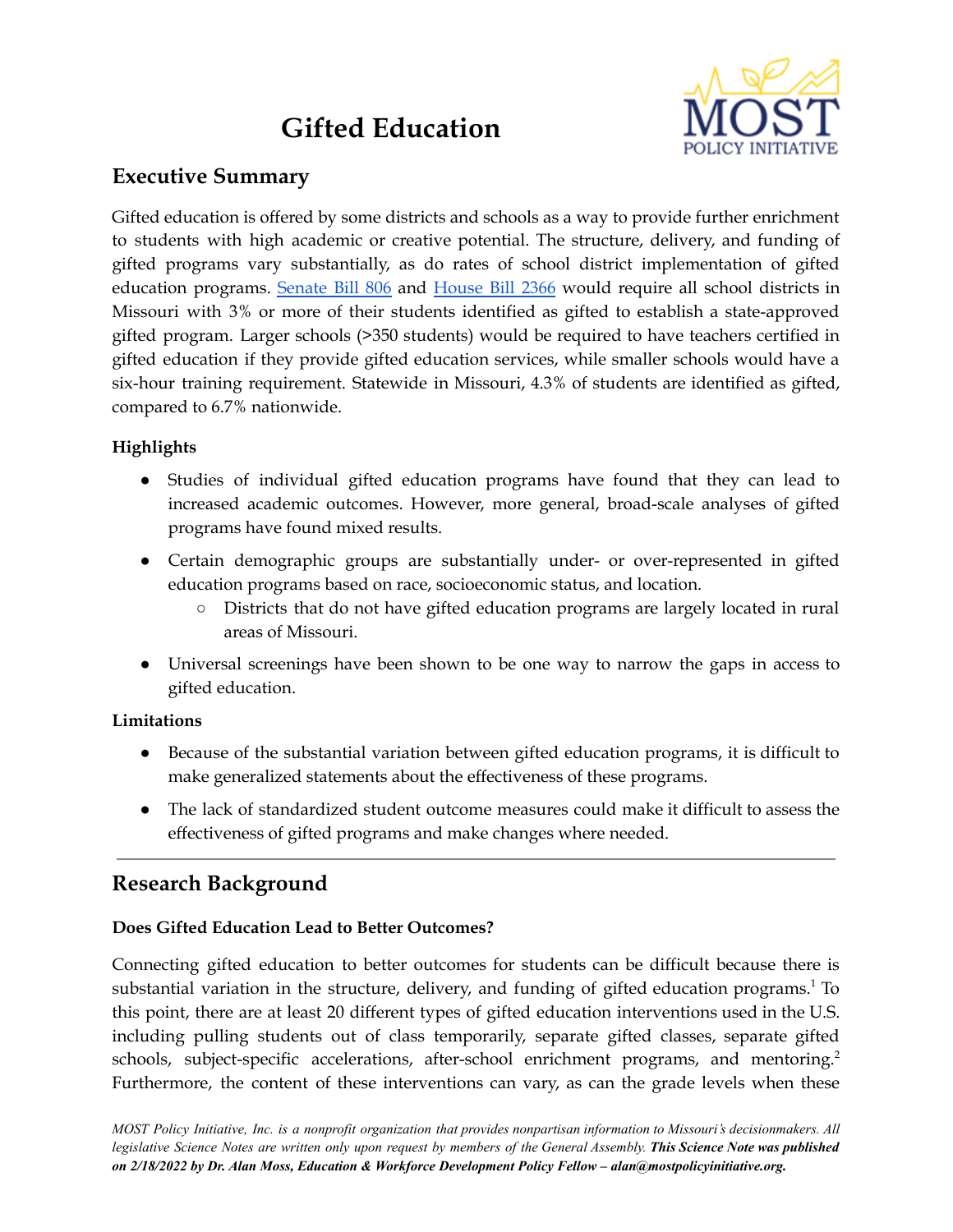interventions occur. Additionally, the value of gifted education instruction could potentially vary by instructor training. Finally, the measuring of student outcomes in gifted programs tends to be largely informal in elementary and middle school settings. In a national survey of school district personnel, it was found that 40.1% of elementary and 64% of middle school gifted programs used informal outcome measures such as teacher-developed checklists or questiionares. <sup>3</sup> The lack of standardized student outcome measures could make it difficult to assess the effectiveness of gifted programs and make changes where needed.

Studies of individual gifted education programs have found that they can lead to increased academic outcomes<sup>4</sup> though that is not always the case.<sup>5</sup> One study found small increases in reading and math achievement associated with gifted education and no associations between gifted education and non-academic metrics, such as school attendance rates and reported engagement. <sup>6</sup> However, higher academic achievement was not found to be evenly distributed across all groups. Black and low-income students had smaller increases and students at smaller schools, with <750 students, tended to have no increases in academic achievement associated with gifted education programs. More general, broad-scale analyses of gifted programs have found mixed results in the causal effects of these programs. <sup>6</sup> One limitation of this analysis is that the results are averaged across different gifted programs. Because of differences between gifted programs and how they are implemented, it is likely that the effectiveness of gifted education programs varies substantially from school to school and program to program. One meta-analysis did find that grouping gifted students and allowing accelerations (taking higher level classes or skipping a grade) provides significant improvements for gifted students. 7

| Demographic<br>Group                                | Asian     | <b>Black</b> | Hispanic | Multi-<br>race | White     | <b>Free/Reduced Price</b><br>Lunch (FRL) |
|-----------------------------------------------------|-----------|--------------|----------|----------------|-----------|------------------------------------------|
| $%$ of K-12<br>Students                             | 2.1%      | 15.5%        | 7.0%     | $4.6\%$        | 70.1%     | 49.9%                                    |
| % Gifted                                            | 7.0%      | 7.8%         | 4.9%     | 5.5%           | 92.6%     | 28.3%                                    |
| Under/Over-<br>Representation in<br>Gifted Programs | $+234.7%$ | $-49.7%$     | $-29.7%$ | $+20.2%$       | $+32.0\%$ | $-43.4%$                                 |

**Table 1. Demographic composition of gifted programs.** This table lists the composition of the Missouri K-12 overal student population and gifted student population by race. The bottom row indicates percentage that different racial/ethnic groups in Missouri are under- or over-represented in gifted programs relative to that group's proportion of K-12 students overall. Created using data from DESE's 2020 State Gifted Education Report.

#### **Equity in Gifted Education**

Certain demographic groups are under-represented in gifted education in Missouri (**Table 1**). For example, Black students in Missouri make up 15.5% of the student population but only 7.8%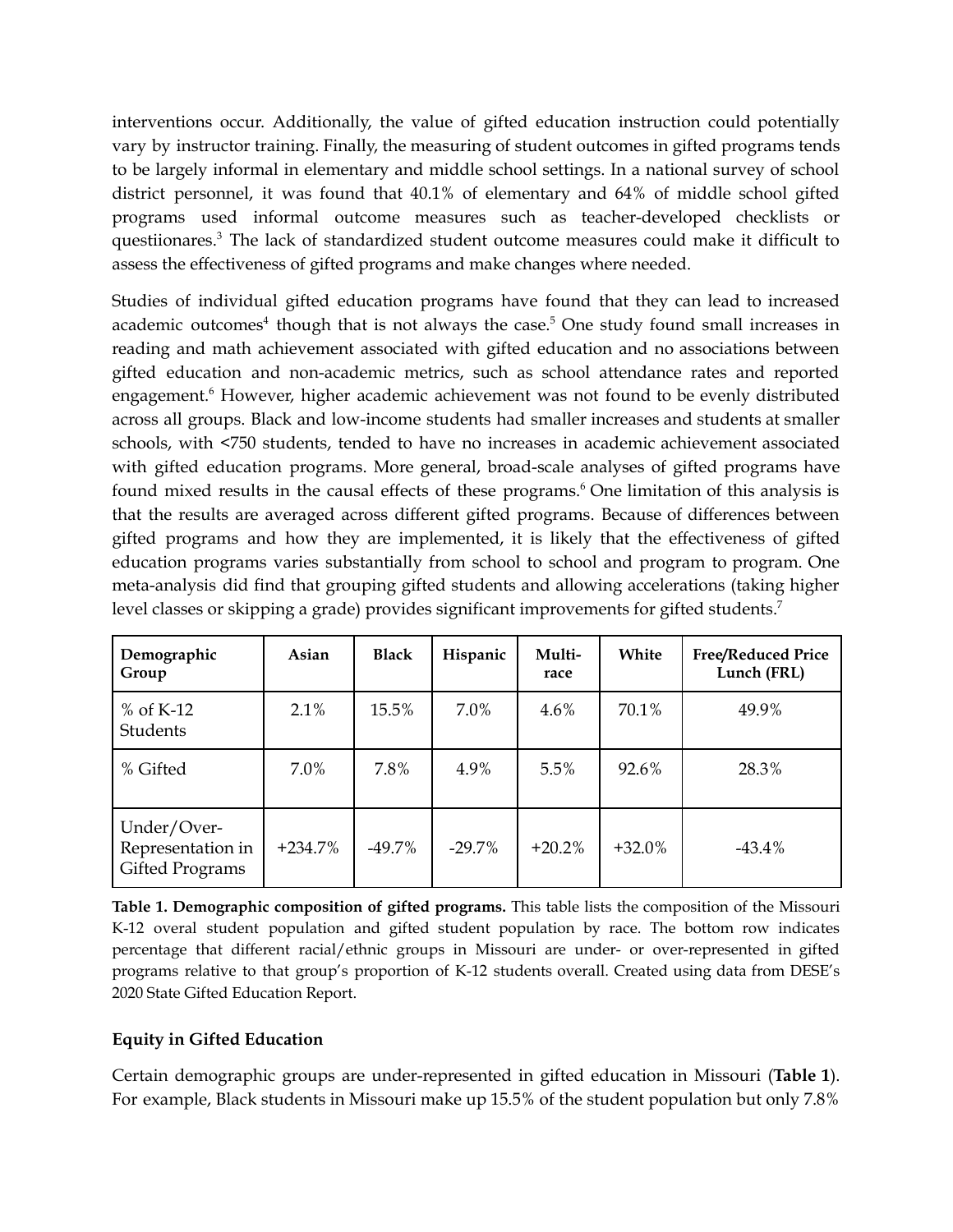of the population in gifted programs, meaning that this population is under-represented by about half (-49.7%). Students that are Black and/or of low socioeconomic status tend to be especially under-represented. This follows national trends. <sup>4</sup> Additionally, there can be barriers to access for gifted students for English Language Learners (ELLs) and for students with disabilities such as dyslexia, ADHD, etc.<sup>8</sup> Students in rural areas tend to also have challenges accessing gifted programs. <sup>9</sup> The Missouri Department of Elementary and Secondary Education (DESE) produced a [report](https://dese.mo.gov/media/pdf/identifying-and-serving-traditionally-underrepresented-gifted-students) with guidance for school districts to begin addressing some of the inequities observed in gifted education in Missouri. $^{10}$ 

#### Identification of Gifted Students

Selection methods for gifted programs vary substantially and different factors may be considered including test scores, teacher recommendations, and socioeconomic status. Biases in the identification of gifted students may explain in part why certain groups of students tend to be under-represented. For example, in one study conducted in the Midwest, teachers were provided with student descriptions that included race. Teachers were then asked to recommend students for gifted education based on these profiles. Profiles of Black students tended to be identified at lower rates as gifted than students with no race specified even with otherwise similar descriptions.<sup>11</sup> In another study, students with names associated with low socioeconomic status were less likely to be identified as gifted.<sup>12</sup> Furthermore, it has been found that parental contact with schools tends to increase the likelihood that a student will be selected for a gifted program. <sup>13</sup> Universal screenings (i.e., testing all students for giftedness) have been shown to be



one way to narrow the gaps in access to gifted education. 8 Universal screenings are one of the requirements for state-approved gifted education programs. <sup>14</sup> For more information, see our Science Note on Education [Opportunity](https://mostpolicyinitiative.org/science-note/education-opportunity-gaps/) [Gaps.](https://mostpolicyinitiative.org/science-note/education-opportunity-gaps/)

**Figure 1. Participation rates in gifted education programs in Missouri 2020**. Darker green indicates a higher proportional level of student participation in gifted programs. Values range from 0% to >10%.

Source: [https://dese.mo.gov/quality](https://dese.mo.gov/quality-schools/gifted-education)[schools/gifted-education](https://dese.mo.gov/quality-schools/gifted-education)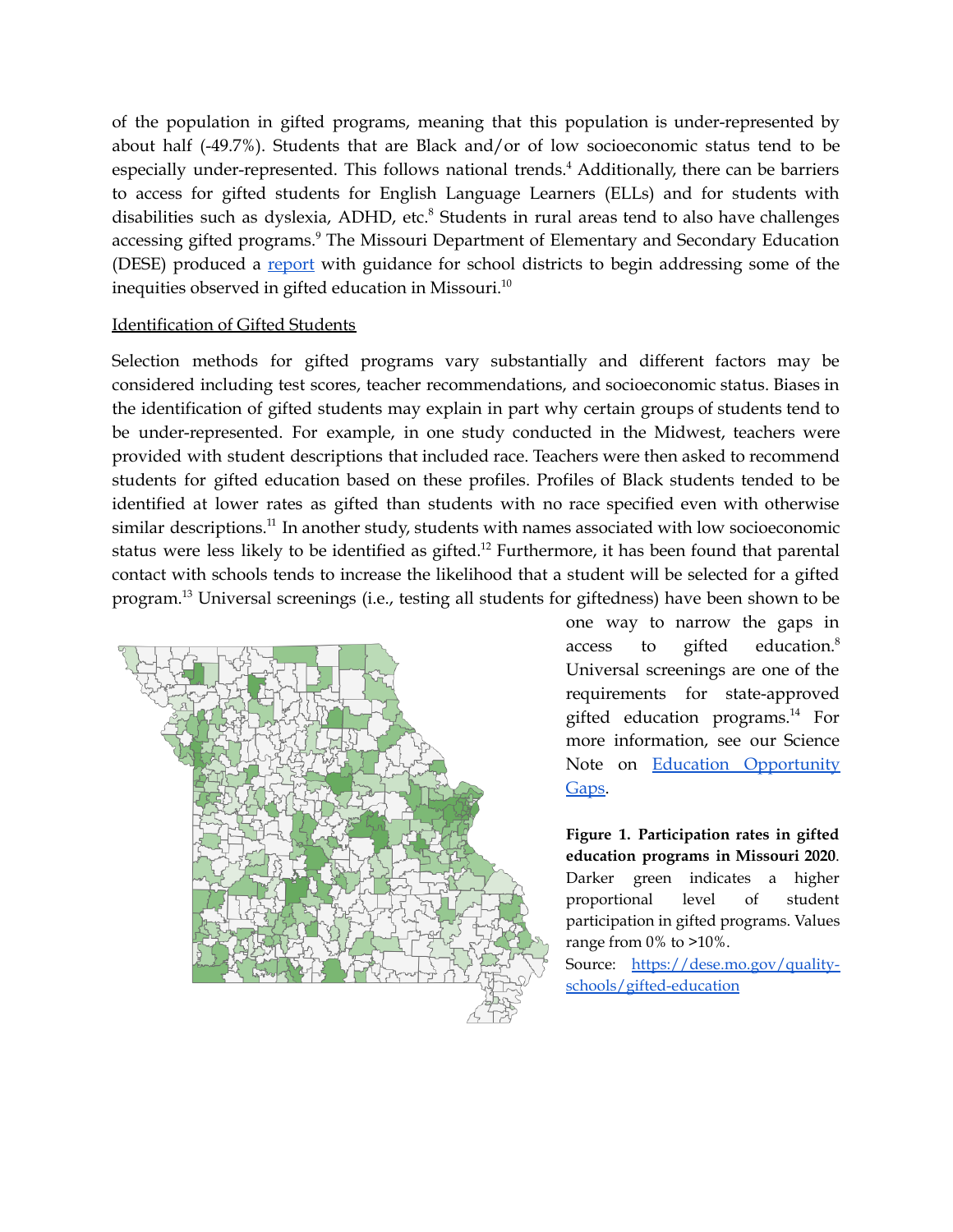#### **Missouri & Gifted Education**

[House](https://www.house.mo.gov/Bill.aspx?bill=HB2366&year=2022&code=R) Bill 2366 and [Senate](https://www.senate.mo.gov/22info/BTS_Web/Bill.aspx?SessionType=R&BillID=71259802) Bill 806 would require all school districts in Missouri with 3% or more of their students identified as gifted to establish a state-approved gifted program. DESE has produced a set of [guidelines](https://dese.mo.gov/media/pdf/gifted-program-guidelines-2021) for state-approved gifted education programs that includes selection protocols and gifted education teacher caseloads.<sup>14</sup> Additionally in the proposed legislation, teachers providing gifted services would be required to be certified in gifted education in school districts with average daily attendances of 350 students or more. For districts below this threshold, teachers providing gifted services would instead be required to participate in six or more hours of professional development on gifted education. Students are determined to be gifted using the definition in RSMo  $162.675$ :

*"[C]hildren who exhibit precocious development of mental capacity and learning potential as determined by competent professional evaluation to the extent that continued educational growth and stimulation could best be served by an academic environment beyond that of ered through a standard grade-level curriculum"* - RSMo  $162.675$ 

While not all districts in Missouri offer gifted education services, all districts are required to offer grade or subject-specific accelerations (i.e., skipping a grade or taking a higher level class) for students with advanced academic capability and socio-emotional readiness (RSMo [162.722\)](https://revisor.mo.gov/main/OneSection.aspx?section=162.722).

In 2020, 4.3% of all K-12 students in Missouri (37,772 students) were identified as gifted. Of the gifted students, around 15% of identified gifted students (5,754 students) were not in state-approved gifted education programs. Districts that do not have gifted education programs are largely located in rural areas of Missouri (**Figure 1**). Nationwide, the most recent average proportion of students enrolled in gifted programs was [6.7%.](https://nces.ed.gov/programs/digest/d17/tables/dt17_204.90.asp)<sup>15</sup>

#### **References**

- 1. Bhatt, R. (2011). A review of gifted and talented education in the United States. *Education Finance and Policy, 6*(4), 557–582. https://doi.org/10.1162/EDFP\_a\_00048
- 2. Southern, W.T. & Jones, E.D. (2015) Types of Acceleration: Dimensions and Issues. In Assouline, S.G., Colangelo, N., VanTassel-Baska, J. & Lupkowski-Shoplik, A (Eds.), *A nation empowered: Evidence trumps the excuses holding back America's brightest students* (Vol. 2). Belin-Blank Center.
- 3. Callahan, C., Moon, T., & Oh, S. (2017). Describing the Status of Programs for the Gifted: A Call for Action. Journal for the Education of the Gifted. doi: 10.1177/0162353216686215.
- 4. Callahan, C.M., Moon, T.R., Oh, S., Azano, A.P., & Hailey, E.P. (2015). What Works in Gifted Education: Documenting the Effects of an Integrated Curricular/Instructional Model for Gifted Students. *American Educational Research Journal, 52*(1), 137–167. https://doi.org/10.3102/0002831214549448
- 5. Bui, S. A., Craig, S. G., Imberman, S. A. (2014). Is gifted education a bright idea? Assessing the impact of gifted and talented programs on achievement. American Economic Journal: Economic Policy, 6(3), 30–62.
- 6. Redding, C., & Grissom, J. A. (2021). Do Students in Gifted Programs Perform Better? Linking Gifted Program Participation to Achievement and Nonachievement Outcomes. *Educational Evaluation and Policy Analysis, 43*(3), 520–544. https://doi.org/10.3102/01623737211008919